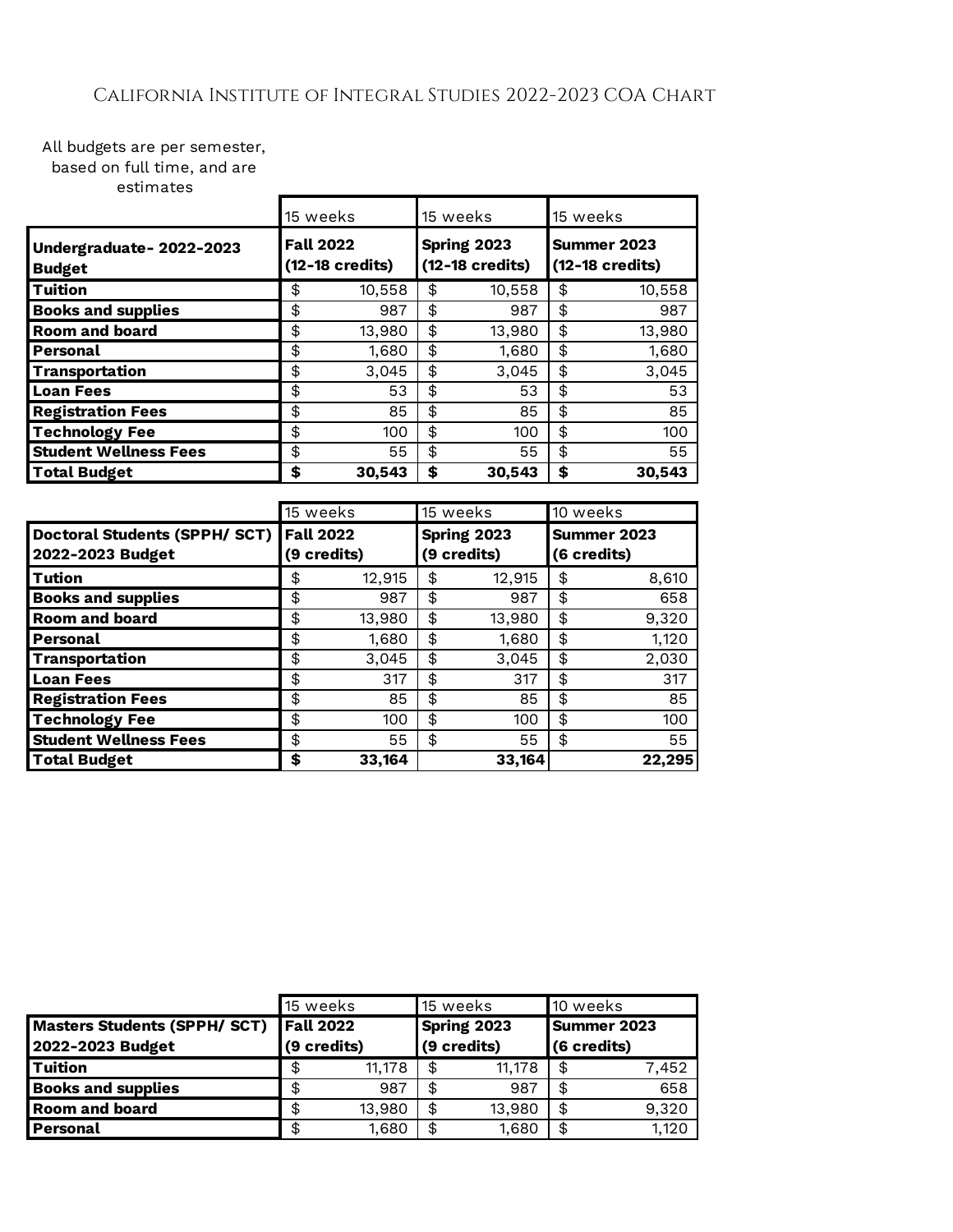| <b>Transportation</b>        | 3.045  | 3.045  | \$ | 2,030  |
|------------------------------|--------|--------|----|--------|
| <b>I Loan Fees</b>           | 317    | 317    |    | 317    |
| <b>Registration Fees</b>     | 85     | 85     | \$ | 85     |
| Technology Fee               | 100    | 100    | \$ | 100    |
| <b>Student Wellness Fees</b> | 55     | 55     | \$ | 55     |
| Total Budget                 | 31,427 | 31,427 | S  | 21.137 |

| <b>ACTCM</b>                     |                  |             |              |             |              |  |
|----------------------------------|------------------|-------------|--------------|-------------|--------------|--|
|                                  | 15 weeks         | 15 weeks    |              |             | 15 weeks     |  |
|                                  | <b>Fall 2022</b> | Spring 2023 |              | Summer 2023 |              |  |
| <b>MSTCM 2022-2023 Budget</b>    | (12 credits)     |             | (12 credits) |             | (12 credits) |  |
| Tuition                          | \$<br>6,360      | \$          | 6,360        | \$          | 6,360        |  |
| <b>Books and supplies</b>        | \$<br>987        | \$          | 987          | \$          | 987          |  |
| <b>Room and board</b>            | \$<br>13,980     | \$          | 13,980       | \$          | 13,980       |  |
| <b>Personal</b>                  | \$<br>1,680      | \$          | 1.680        | \$          | 1,680        |  |
| Transportation                   | \$<br>3,045      | \$          | 3.045        | \$          | 3,045        |  |
| <b>Loan Fees</b>                 | \$<br>317        | \$          | 317          | \$          | 317          |  |
| <b>Registration Fees</b>         | \$<br>85         | \$          | 85           | \$          | 85           |  |
| <b>Technology Fee</b>            | \$<br>100        | \$          | 100          | \$          | 100          |  |
| <b>Student Wellness Fees</b>     | \$<br>55         | \$          | 55           | \$          | 55           |  |
| <b>Malpractice Insurance Fee</b> | \$<br>70         | \$          | 70           | \$          | 70           |  |
| <b>Total Budget</b>              | \$<br>26,679     | \$          | 26,679       | \$          | 26,679       |  |

|                                  | 15 weeks         |              | 15 weeks     |             | 15 weeks           |              |
|----------------------------------|------------------|--------------|--------------|-------------|--------------------|--------------|
|                                  | <b>Fall 2022</b> |              |              | Spring 2023 | <b>Summer 2023</b> |              |
| <b>DACM 2022-2023 Budget</b>     |                  | (12 credits) | (12 credits) |             |                    | (12 credits) |
| <b>Tuition</b>                   | \$               | 6,360        | \$           | 6.360       | \$                 | 6,360        |
| <b>Books and supplies</b>        | \$               | 987          | \$           | 987         | \$                 | 987          |
| <b>Room and board</b>            | \$               | 13,980       | \$           | 13,980      | \$                 | 13,980       |
| Personal                         | \$               | 1,680        | \$           | 1.680       | \$                 | 1,680        |
| Transportation                   | \$               | 3.045        | \$           | 3.045       | \$                 | 3,045        |
| <b>Loan Fees</b>                 | \$               | 317          | \$           | 317         | \$                 | 317          |
| <b>Registration Fees</b>         | \$               | 85           | \$           | 85          | \$                 | 85           |
| <b>Technology Fee</b>            | \$               | 100          | \$           | 100         | \$                 | 100          |
| <b>Student Wellness Fees</b>     | \$               | 55           | \$           | 55          | \$                 | 55           |
| <b>Malpractice Insurance Fee</b> | \$               | 70           | \$           | 70          | \$                 | 70           |
| <b>Total Budget</b>              | \$               | 26,679       | \$           | 26,679      | \$                 | 26,679       |

|                              | 15 weeks |                  | 15 weeks    |        |             | 15 weeks           |
|------------------------------|----------|------------------|-------------|--------|-------------|--------------------|
|                              |          | <b>Fall 2022</b> | Spring 2023 |        |             | <b>Summer 2023</b> |
| <b>DAOM 2022-2023 Budget</b> |          | (4 credits)      | (4 credits) |        | (4 credits) |                    |
| <b>Tuition</b>               | \$       | 5.099            | \$          | 5.099  | \$          | 5.099              |
| <b>Books and supplies</b>    | \$       | 987              | \$          | 987    | \$          | 987                |
| <b>Room and board</b>        | \$       | 13,980           | \$          | 13,980 | \$          | 13,980             |
| Personal                     | \$       | 1,680            | \$          | 1.680  | \$          | 1,680              |
| Transportation               | \$       | 3.045            | \$          | 3.045  | \$          | 3.045              |
| <b>Loan Fees</b>             | \$       | 317              | \$          | 317    | \$          | 317                |
| <b>Registration Fees</b>     | \$       | 85               | \$          | 85     | \$          | 85                 |
| <b>Technology Fee</b>        | \$       | 100              | \$          | 100    | \$          | 100                |
| <b>Student Wellness Fees</b> | \$       | 55               | \$          | 55     | \$          | 55                 |